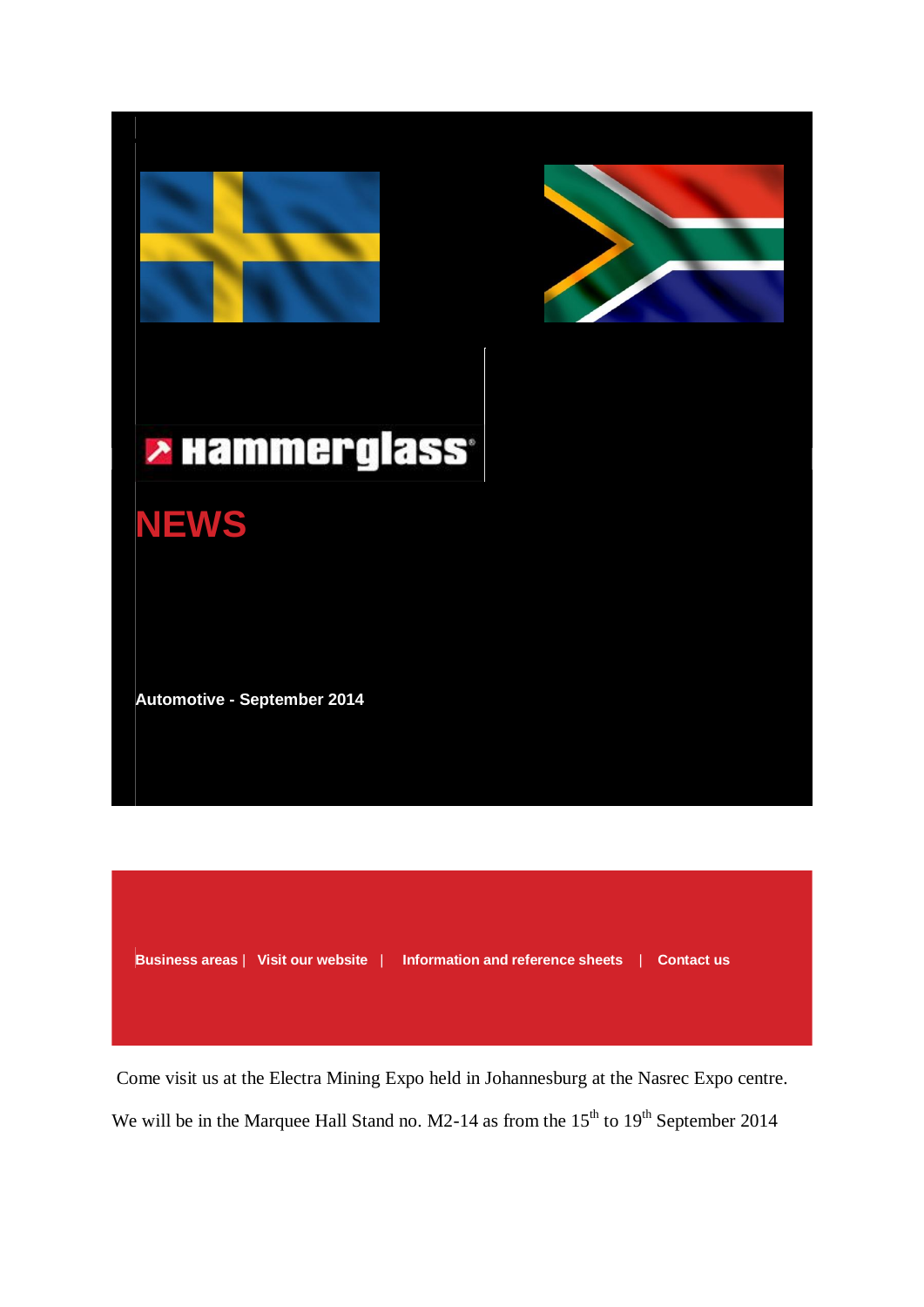## **Unbreakable glass for all construction machinery**



Are your customers tired of broken glass?

Apart from all the bother of dealing with shattered glass, both screen replacement and the associated downtime will cost them money. More important: A large stone or rock can injure the driver.

#### **Sell them Hammerglass instead of normal glass!**

Hammerglass is a special coated polycarbonate sheet - 300 times stronger than glass! **[See films from different](http://www.hammerglass.com/business-areas/automotive/)  [tests>>>](http://www.hammerglass.com/business-areas/automotive/)**

Normally 6 or 8 mm Hammerglass is perfectly adequate (**[see fact sheet>>>](http://app.egenerator.se/Users/632/UserFiles/PDF/Faktablad/Automotive_Faktablad_ENG_Distributor_Standard_Screens_lr.pdf)**), but for high risk jobs we recommend RABS frames, read more below.

#### **[Read more in our brochure >>>](http://www.hammerglass.com/lib/pageflip/?id=109)**

#### **[Letter of recommendation>>>](http://app.egenerator.se/Users/632/UserFiles/Fordon/Gill_Demolitions.pdf)**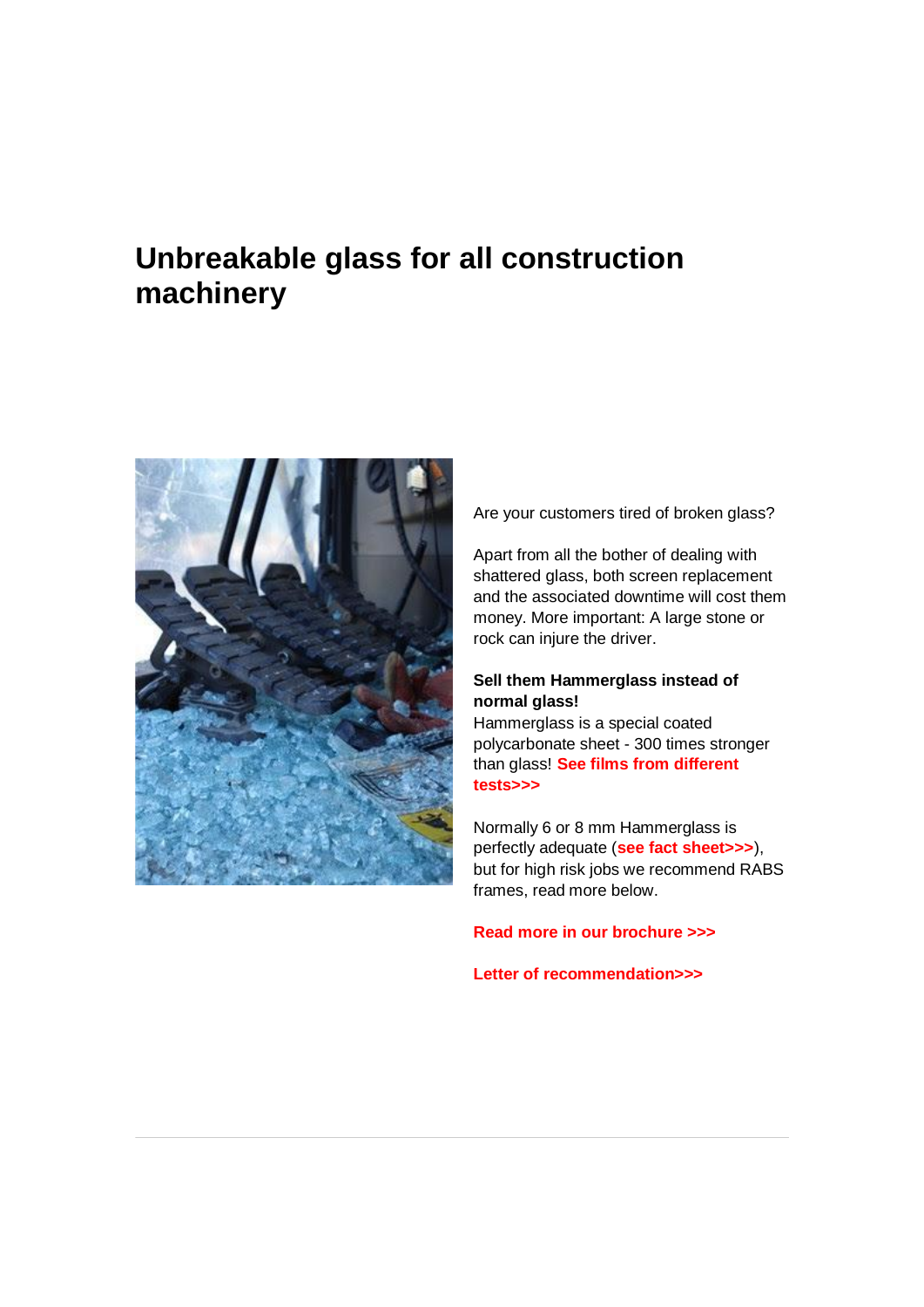## **NEWS: Windscreens mounted in strong steel frames for Volvo's new wheeled loaders**

#### **After intensive R&D the new RABS frame for Volvo's wheel loader is ready and has been put into serial production.**

The 12 mm Hammerglass is mounted in a strong steel frame for maximum driver safety. The frame comes in 5 separate parts, but each part fits into the next like a jig-saw, ensuring simple installation and a perfect fit/tight seal against the cab. For added visibility and safety there are separate glazing panels low down on both sides.

Replace existing screens with new frames, or order your new wheel loader with Hammerglass frames already factorymounted.

**[Read more in our product information](http://app.egenerator.se/Users/632/UserFiles/PDF/Faktablad/Automotive_Faktablad_ENG_Volvo_L60-350_lr.pdf)  [sheet >>>](http://app.egenerator.se/Users/632/UserFiles/PDF/Faktablad/Automotive_Faktablad_ENG_Volvo_L60-350_lr.pdf)**

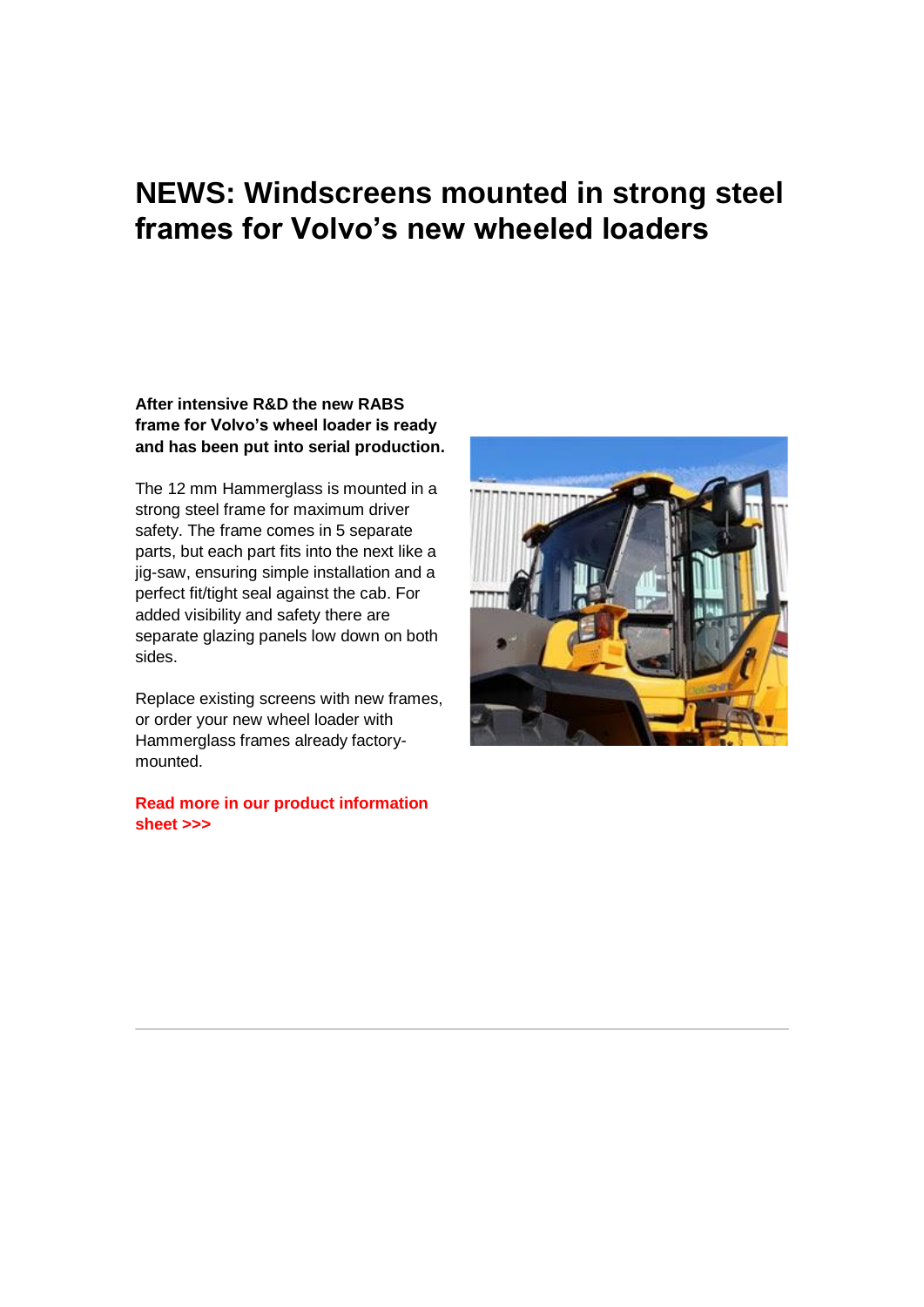### **Maximum driver security in high risk environment**

Risk for large stones? Risk for shrapnel or stones at high speed? Risk for explosions?

Hammerglass AB from Sweden develops heavy-duty steel frames for different excavators and wheeled loaders, all equipped with a 12 mm Hammerglass screen.

**[Link to films from the tests >>>](http://www.hammerglass.com/business-areas/automotive/)**

Example: **[Product leaflet on RABS for](http://app.egenerator.se/Users/632/UserFiles/PDF/Faktablad/Automotive_Faktablad_ENG_Volvo_EC-EW_lr.pdf)  Volvo [excavators >>>](http://app.egenerator.se/Users/632/UserFiles/PDF/Faktablad/Automotive_Faktablad_ENG_Volvo_EC-EW_lr.pdf)**